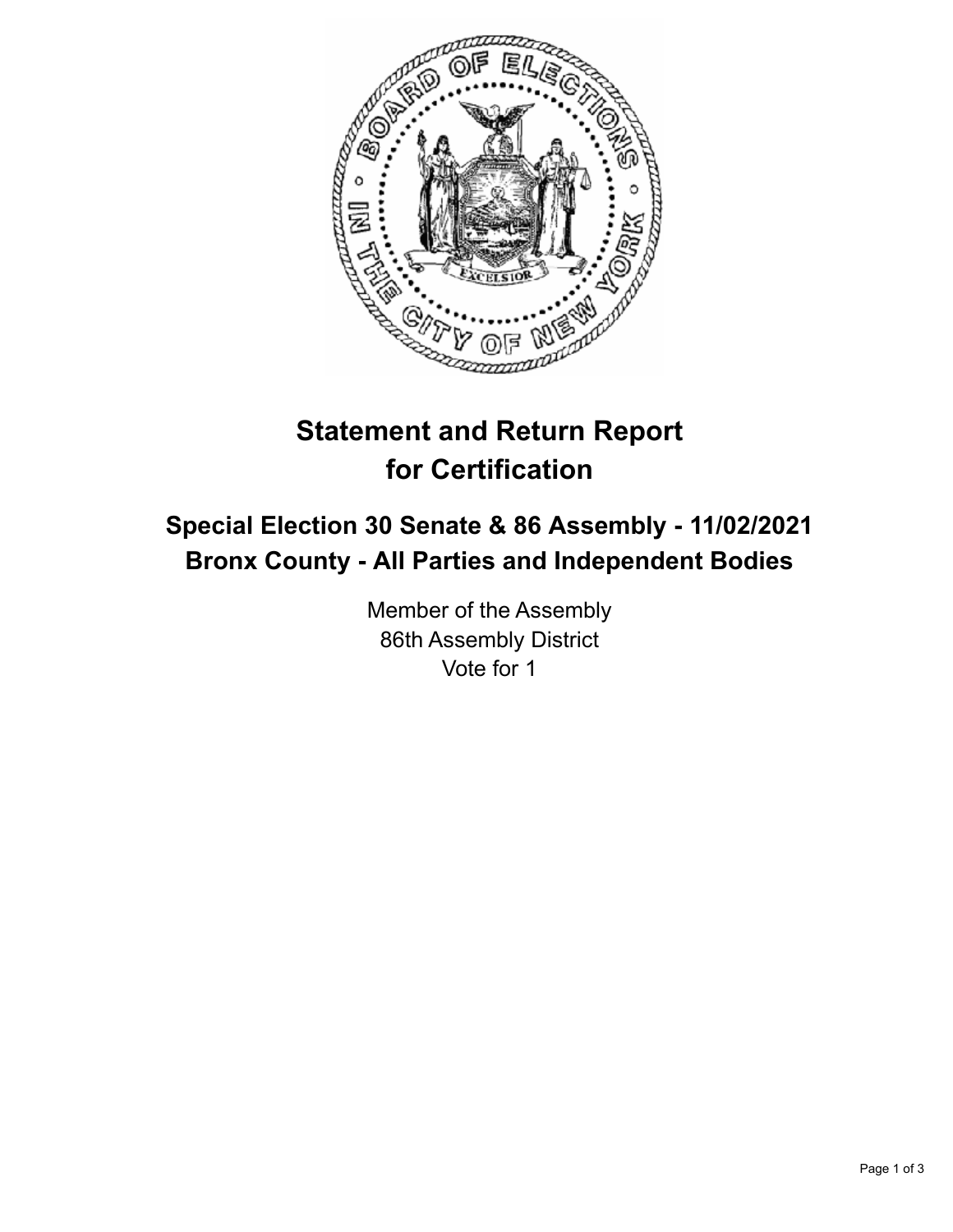

## **Assembly District 86**

| <b>PUBLIC COUNTER</b>                                    | 7,453          |
|----------------------------------------------------------|----------------|
| <b>ABSENTEE / MILITARY</b>                               | 552            |
| <b>AFFIDAVIT</b>                                         | 40             |
| <b>Total Ballots</b>                                     | 8,045          |
| Less - Inapplicable Federal/Special Presidential Ballots | 0              |
| <b>Total Applicable Ballots</b>                          | 8,045          |
| YUDELKA TAPIA (DEMOCRATIC)                               | 5,648          |
| ALDOFO ABREU (WRITE-IN)                                  | 1              |
| <b>ANTHONY NIEVES (WRITE-IN)</b>                         | 2              |
| CARL HEASTIE (WRITE-IN)                                  | $\overline{2}$ |
| ERIC LADAMS (WRITE-IN)                                   | 1              |
| JESSE GONZALEZ (WRITE-IN)                                | 2              |
| JOHN PRESSLEY (WRITE-IN)                                 | 1              |
| JOSE BAUTISTA (WRITE-IN)                                 | 1              |
| JOSE RIVERA (WRITE-IN)                                   | 1              |
| LATOYA RICHARDSON (WRITE-IN)                             | 1              |
| MELISSA APONTE (WRITE-IN)                                | 1              |
| ROWAN EDWARDS (WRITE-IN)                                 | 1              |
| UNATTRIBUTABLE WRITE-IN (WRITE-IN)                       | 20             |
| WILL BARCLAY (WRITE-IN)                                  | 1              |
| <b>Total Votes</b>                                       | 5,683          |
| Unrecorded                                               | 2.362          |